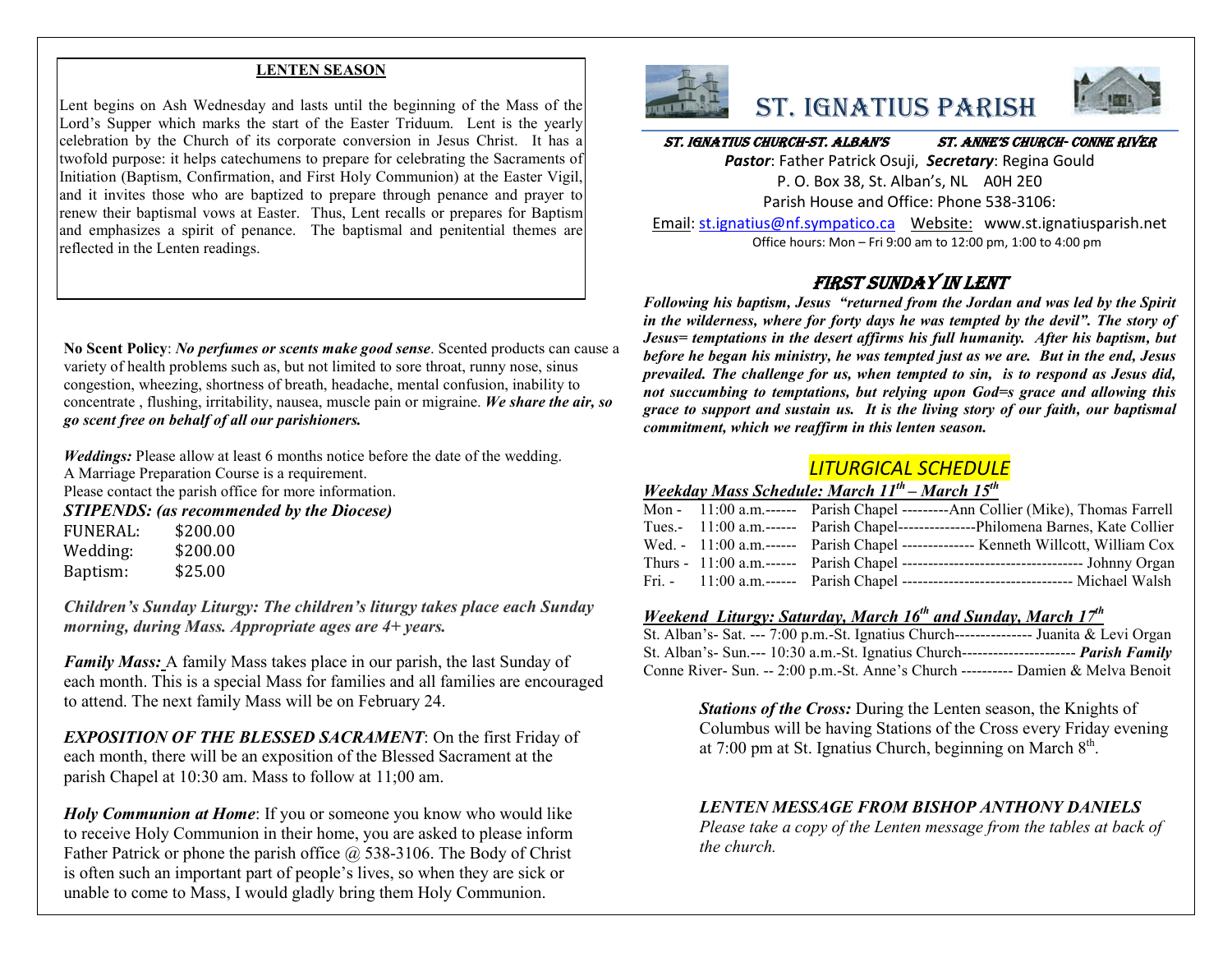## MInIStrIeS' Schedule for Weekend MaSSeS

| <b>DATE</b>           | <b>Sacrist</b><br>an | Reader            | <b>Collectors</b>                         | <i>Eucharistic</i><br><b>Minister</b> | <b>Altar</b><br><b>Servers</b> | <b>Music</b>                   |
|-----------------------|----------------------|-------------------|-------------------------------------------|---------------------------------------|--------------------------------|--------------------------------|
| Mar.<br>6 Ash<br>Wed. | Mary S.<br>Patsy M.  | Ann Benoit        | George Organ<br>Willie M.<br>Pat Pittman  | Margaret<br>Hoskins                   | Patsy<br>Edith                 | Jessica Willcott<br>Valerie C. |
| Mar.<br>9             | Mary<br>Patsy M      | Gerry Cox         | George Organ<br>Willie M.<br>Pat Pittman  | Edith Organ                           | Jenny<br>Mary W                | Folk Group                     |
| Mar.<br>10            | Jenny<br>Maggie      | Cindy Benoit      | Clarence Davis<br>Mike Snook<br>Perry Cox | Calvin Collier                        | Kevin<br><b>Brenda</b>         | Folk Group                     |
| Mar.<br>16            | Jenny<br>Maggie      | Christina Farrell | George Organ<br>Willie M.<br>Pat Pittman  | Margaret<br>Hoskins                   | Patsy<br>Edith                 | Julie Ann<br>Catherine B.      |
| Mar.<br>17            | Ann<br>Theresa       |                   | Clarence Davis<br>Mike Snook<br>Perry Cox | Ralph Blake                           | Anthony<br>George              | Jessica Willcott               |

#### *Weekly Parish Revenue*

| St. Ignatius Church------ \$826.00    | St. Anne's Church-------- \$154.75  |  |
|---------------------------------------|-------------------------------------|--|
| Diocesan-Ash Wed ------ $$5.00$       | Chase The Ace Proceeds \$175.00     |  |
| Candles :------------------- \$176.50 | Baptism Stipend: --------- \$25.00  |  |
| Funeral Stipend: --------- \$400.00   | Mass Stipends: ----------- \$115.00 |  |
| Parish Dues: -------------- \$25.00   |                                     |  |

**Chase The Ace:** Chase the Ace has resumed. It will be held at the RC Legion on Friday evenings at 7:00 pm. Fundraiser open to all persons 19 years and older. Tickets are \$5.00 each.

**World Day of Prayer:** will take place in our parish on Wednesday, March 20, 2019 in the chapel (attached to the parish residence) Details to follow later.

Income Tax Receipts: are available upon request.

#### ST. ALBAN'S WINTERLUDE 2019

St. Alban's Winterlude 2019 will be taking place from March 14-17. Check out Channel 12 for details or St. Alban's Recreation, Parks & Special Events Committee Facebook page. Looking forward to everyone participating!

*Baptismal Congratulations***:** We welcome into the parish community, McKenzie Wilma Deborah Locke who will be baptized at St. Ignatius Church on Sunday. We wish McKenzie and her family all God's blessings**.**

# END OF WINTER BREAK------------ FUNAND FELLOWSHIP

For those of you who tickets, the supper will be going ahead on Wednesday, March 13 at 6:00 pm, at the St. Alban's Legion.

*Prayer and Lent:* A very beautiful and rewarding activity in the home may be family prayer. Lent is a special time when praying as a family may be most fitting. Family prayer need not be long, and should be suitable for the age of the children. A place of prayer may be the first requirement. After the supper meal, around the dining room or kitchen table, with a holy picture, a crucifix, a candle, a prayer book, etc. Some families have a prayer corner where there is a more permanent place of prayer. The prayer time can begin with the sign of the cross, a prayer for a family, the Our Father, a short reading from the Gospel, petitions for the family and loved ones, etc. Praying together will unite and strengthen a family and instil virtue and strength and love in children.

*Looking forward to Lent*: Lent is the beginning of the most solemn season of the church year. We recall the fourty days which Jesus spent in the desert, witho[ut food , fasting and praying. Each and every Chr](http://www.google.ca/url?sa=i&rct=j&q=&esrc=s&source=images&cd=&cad=rja&uact=8&ved=0ahUKEwi5haWWx7rSAhXH1IMKHaC7Df4QjRwIBw&url=http://www.oslc.on.ca/&psig=AFQjCNFt0bqxv5SWX_D6R6lDFvklr5xuFQ&ust=1488638065904106)istian is asked to take seriously this time of fasting, penance and prayer. Listed below are a few ways that you could enter with greater fervor into this Holy season.

*You could attend the daily Mass in the little chapel You could attend the Stations of the Cross on Friday nights You could try to pray toghether as a family each evening*

*Cremation in the Catholic Church:* Many people are inquiring about cremation in the Church, and some people are choosing to have their body cremated after death. The first thing all must know is that cremation is permitted in the Catholic Church. Some large cities are finding difficulty in obtaining large pieces of ground for new cemeteries and cremation may be a partial solution to this problem. Also, some people die far from home, and the cost of sending home the body in a casket is very expensive compared to sending an urn with a loved ones ashes. Cremation should take place after the funeral Mass. The ashes of the deceased person should be reverently buried or entombed in a place reserved for the burial of the dead. As in life, the body is the temple of the Holy Spirit, so in death the ashes of the deceased person should not be scattered but should be buried in a holy place where we await the resurrection to new life.